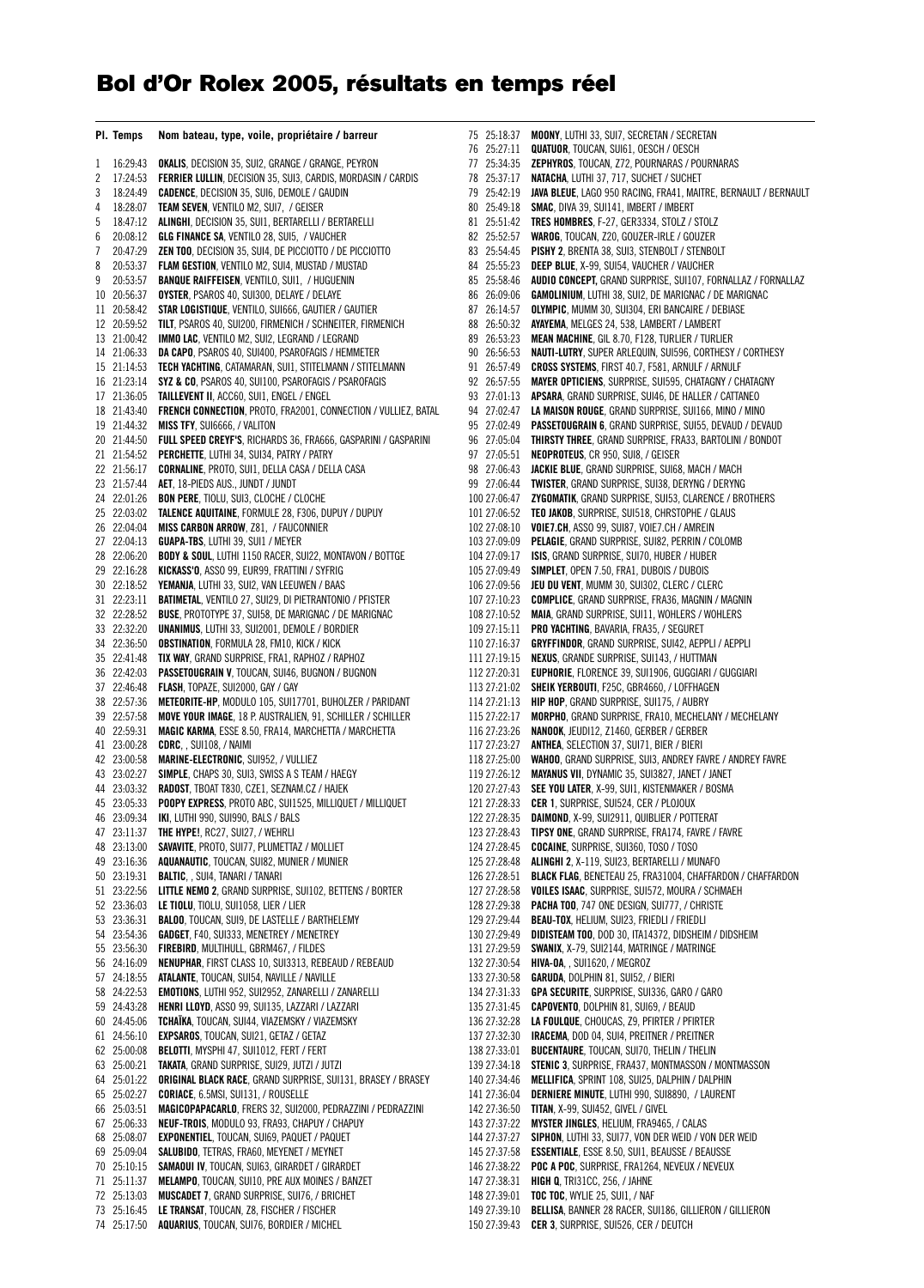151 27:39:52 **MIRABAU 1**, SURPRISE, SUI5251, SNG / PALMA 152 27:40:17 **PLUS HEEN**, SUI275, / OLDANI 153 27:40:37 **EPFL-AGEPOLY4**, SURPRISE, SUI282, / VIONNET 154 27:41:12 **CAROLIVE**, DOLPHIN 81, SUI8150, RIGOT / RIGOT 155 27:41:53 **OXYGENE**, MELGES24, FRA225, / RICHARDT 156 27:42:01 **GALIOTE**, HELIUM, FRA33, TORFOU / TORFOU 157 27:42:28 **PEE-WEE**, SURPRISE, SUI271, DUPONT / DUPONT 158 27:42:51 **LEONARD**, FIRST 32, SUI1, REY / REY 159 27:43:04 **COQ T'ELLE**, SURPRISE, SUI270, NOBLE / NOBLE 160 27:43:44 **IL SOGNO**, DOLPHIN 81, SUI39, GUIGNARD / GARRET 161 27:43:48 **CER 2**, SURPRISE, SUI525, CER / METTRAUX 162 27:44:30 **ADRENALINE**, SURPRISE, SUI533, / CAMPICHE 163 27:44:50 **BLISS**, SURPRISE, SUI600, PIALOPOULOS / PIALOPOULOS 164 27:45:41 **SUZETTE**, 8MJI NICHOLSON, K24, MALANDAIN / LINDER 165 27:46:05 **ST JACQUES**, SURPRISE, SUI558, RICHNER / RICHNER 166 27:46:21 **LOVE LOVE**, SURPRISE, SUI106, CHAPATTE / KISSLING 167 27:46:22 **AVOCADO**, SURPRISE, SUI497, SCHMIDT / SCHMIDT 168 27:46:43 **LOST IN TRANSLATION**, TRICAT 22, F44, DUMONT / DUMONT 169 27:46:58 **EXCES D'IVRESSE 2**, BENETEAU25, FRA6915, / BILLET 170 27:47:30 **GO-DUTCH**, SURPRISE, SUI163, WUETHRICH / WUETHRICH 171 27:48:53 **5EME ELEMENT**, J24, SUI3037, ZUND / BODMER 172 27:49:53 **MOTUS**, X-99, SUI570, HARTMANN / HARTMANN 173 27:50:22 **BALLERINA**, 5.5 SI MODIFIE, GBRX1, TAYLOR / TAYLOR 174 27:51:39 **SYRACA**, SURPRISE, SUI399, LANGENBERGER / LANGENBERGER 175 27:51:55 **JAIPUR**, TOUCAN, SUI16, / BERSET 176 27:52:12 **SURFIN**, FINGULF 31, SUI8713, / ASCHWANDEN 177 27:52:33 **SAIL LA VIE**, SURPRISE, SUI483, DUPONT SAILING / WILLIAMS 178 27:53:20 **GELINOTTE**, TOUCAN, SUI25, ORMOND / ORMOND 179 27:53:24 **WIZZTITI**, SURPRISE, SUI215, GIACOBINO / GIACOBINO 180 27:53:47 **HEIDY**, SURPRISE, SUI122, MEIER / TURCHET 181 27:54:06 **DODO**, X-332, SUI21, GASSER / GASSER 182 27:54:16 **SIRENA II**, TOUCAN, SUI50, BAUMANN / BAUMANN 183 27:54:20 **DIABLO**, JOKER, 78, BUGNA / BUGNA 184 27:55:00 **LOVE AGAIN**, SUSPENS, FRA1699, / GAILLARD 185 27:55:21 **WIND**, SURPRISE, FRA1107, SAVATIER / SAVATIER 186 27:56:02 **SMOLT**, SURPRISE, SUI539, MAGNENAT / MAGNENAT 187 27:56:19 **APOLO**, SURPRISE, FRA1368, CAMPS / CAMPS 188 27:56:19 **DAPHNIS**, DEHLER 36 CWS, SUI2338, JEANMAIRE / PETER 189 27:57:26 **ARUNGA**, 5.5J, KA41, / BOUVIER 190 27:59:16 **GIANNA II**, GRAND SOLEIL 343, SUI1, RIGAUD / RIGAUD 191 27:59:38 **BELFILLE**, SUI547, GALLAY / GALLAY 192 27:59:43 **JULES**, / MARTINELLI 193 28:01:27 **JOLYN**, GRANADA 32, SUI1588, RUEPP / RUEPP 194 28:01:46 **PERLIE**, SWEDEN YACHT, C38, GROBET / GROBET 195 28:02:44 **ANGUILLE SOUS RUSH**, RUSH REGATE, SUI1663, WEHRLI / GRUNER 196 28:02:46 **2 MINUTES**, DULLAS 30, SUI1385, PICENNI / PICENNI 197 28:03:31 **MAURABLIA**, LUTHI 28, SUI1008, POUJOULAT / POUJOULAT 198 28:04:13 **BEL AURORE III**, SURPRISE, SUI310, KAESSLER / KAESSLER 199 28:04:43 **MERRY II**, APHRODITE 101, FRA112, BUGNON / CARPE 200 28:05:07 **SYNCHRO**, SURPRISE, SUI588, COOPER / COOPER 201 28:09:38 **NAUSIKAA**, SURPRISE, FRA751, STEINER / STEINER 202 28:10:34 **NAPINASSE**, SURPRISE, SUI103, TERRIER / TERRIER 203 28:10:52 **READ-X**, X-95, SUI2811, / LAVANCHY 204 28:11:51 **JACKPOT**, SURPRISE, Z54, GAY / COCHARD 205 28:11:56 **BARRETOI**, EGGER E825, E825, FRIC / FRIC 206 28:12:47 **TREMOLO**, FAUBRY 330, SUI3, DERIAZ / DERIAZ 207 28:13:03 **DEUXIEME SOUFFLE**, SURPRISE, SUI513, AGUSTONI / AGUSTON 208 28:14:46 **DON'T WORRY**, BENETEAU 25, SUI424, ROCH / ROCH 209 28:15:19 **LA MOULE**, SURPRISE, SUI37, HESS / HESS 210 28:16:04 **LA SALSA**, SURPRISE, SUI78, / JENNY 211 28:17:36 **CASSIOPEE**, HELIUM, SUI47, / THEURILLAT 212 28:17:57 **CANIOS**, LUTHI 29, Z5, MATTHYS / MATTHYS 213 28:18:08 **EFUNGA**, APHRODITE 101, SUI184, GALLINA / GALLINA 214 28:19:31 **MISS MATCH**, / BERTHET 215 28:20:01 **NICOLAS**, 6.5M, SUI100, / HOSTETTLER 216 28:21:17 **EL AMARETTO**, GRANADA, Z2087, SEITZ / SEITZ 217 28:21:17 **SLANGE-Y-VA**, LUTHI 925, SUI3, GRAHAM / GRAHAM 218 28:23:55 **TIMAYAN**, SURPRISE, FRA1403, CRETIGNIER / CRETIGNIER 219 28:28:53 **MIRABAU2**, SURPRISE, SUI5261, SNG / SALA 220 28:29:17 **MCPHYDABA**, SURPRISE, SUI452, BURKARD / HABISREUTINGER 221 28:31:58 **SUNFLYER**, LUTHI 952, SUI2222, DEMIERRE / DEMIERRE 222 28:33:03 **CANCUN**, ASSO 99, SUI52, MOULY / MOULY 223 28:33:19 **FLAQUITO**, COMET 10.50, Z2000, / GIESE 224 28:34:40 **DO NOT DISTURB**, SURPRISE, SUI66, RINOLFI / RINOLFI 225 28:36:06 **FULIGULE**, SURPRISE, / DUPERRET 226 28:38:10 **EVOLUTION**, DOD 24.5, SUI6, FREI / FREI 227 28:38:49 **SEA FEVER III**, X-79, SUI451, BIELER / BIELER 228 28:39:00 **ZEPHYR**, SURPRISE, SUI523, PONCET / PONCET 229 28:39:26 **OLYMPIC**, SPRINT 95, FRA5, FAVRE / FAVRE 230 28:40:57 **GUILEVA**, SURPRISE, SUI494, SCHLAEPFER / SCHLAEPFER

231 28:41:28 **TROUBADOUR**, FIRST CLASS 8 OPEN, SUI749, VIAL / VIAL 232 28:42:07 **KAHLUA**, SURPRISE, SUI187, HOFMEISTER / POCHELON 233 28:43:10 **TAXI**, VAL35, FRA87, / CHARPIN 234 28:43:16 **OUPS**, GRAND SURPRISE, SUI57, BUFFET / BUFFET 235 28:44:39 **SOPHYANN**, ELAN 333, FRA333, JACQUES, PHILIPP / DUPONT, BEAUDUC 236 28:44:41 **LE ROSO**, SURPRISE, SUI268, ROUBINEL / DE BELDA 237 28:44:56 **BRISE DU GLOBE**, BRISE DE MER 31, Z51, NOVERRAZ / NOVERRAZ 238 28:45:17 **TARANDOA**, DUFOUR34, FRA69, CAUWEL / CAUWEL 239 28:45:31 **FESTINA LENTE**, SUSPENS, SUI119, / LEITGIB 240 28:46:26 **TITANE**, X-99, SUI381, VUKANOVIC / DUCOMMUN 241 28:49:32 **ESPRIT D'SAIL**, SURPRISE, FRA22181, POIRIER / POIRIER 242 28:49:52 **KISKO 2**, SURPRISE, Z299, / ROUX 243 28:52:12 **VENT D'AL**, SURPRISE, SUI338, VAHARIS / VAHARIS 244 28:52:19 **GALAXIE**, SURPRISE, SUI407, DI BIASE / YTHIER 245 28:52:30 **LIQUID KID**, SUI380, / THOMI 246 28:53:11 **SURBOUM**, SURPRISE, SUI71, LUEDTKE / LUEDTKE **HANG LOOSE, SUN ODYSSEY 30, SUI4, EGLI / EGLI** 248 28:57:00 **MANCHOT PAPOU**, INFERNO 31, SUI43, LEYVRAZ / LEYVRAZ 249 28:58:18 **MESZIGS**, COMFORTINA 32, SUI415, DE CARLO / DE CARLO 250 28:58:32 **MEA COULEPA-LA RAGUE**, SURPRISE, SUI180, ROBIN / PEROCHE 251 29:01:34 **DOURGI**, SURPRISE, SUI918, ZIHLMANN / POLETTI 252 29:01:59 **MAMOME**, BULLIT, 1664, BASSET / BASSET 253 29:02:56 **NORA**, FIRST 29, FRA153, ACKERMANN / ACKERMANN 254 29:03:23 **GB WAYPOINT 2**, SPRINTO, SUI182, / BRUCCHIETTI 255 29:03:27 **ULTIMATE**, SPEED FEET 18, 27, GUILLOUX / EUSTACHE 256 29:04:59 **LA JEUNEVE**, DOLPHIN 81, SUI8105, BEN HAMIDA / BEN HAMIDA 257 29:05:33 **L'ELENA**, Z10, / GAUTHIER 258 29:06:15 **MOSQUITO**, SURPRISE, SUI319, / BAER 259 29:06:50 **EXTRADOSE**, SURPRISE, SUI141, CHAMPENDAL / CHAMPENDAL 260 29:07:20 **EN CATIMINI**, SURPRISE, SUI615, DEPRAZ ZWYSSIG / DEPRAZ ZWYSSIG 261 29:08:08 **BAOBAB**, SURPRISE, SUI343, UBAGHS / UBAGHS 262 29:14:17 **JEVIMAVI**, GIB SEA 312, SUI211, BERNSTEIN / BERNSTEIN 263 29:15:49 **LADY MURDOCH**, SWEDEN YACHT, LM34, SALMON / SALMON 264 29:18:46 **HOPLA**, SURPRISE, SUI335, CALERO / GAMPER 265 29:18:48 **NAUSHINE**, SURPRISE, SUI607, WENGER / WENGER 266 29:20:01 **MOSQUITO**, SPRINTO, SUI98, BOUCHERBA / BOUCHERBA 267 29:20:14 **LA RIVALE II**, SUI179, / PICTET 268 29:20:37 **HARMONIA**, ETAP 28J, Z0, JAGGI / JAGGI 269 29:20:57 **RAMPINI**, SURPRISE, SUI379, RAMPINI SA GE / DEBONO 270 29:21:51 **BRRRT**, F-24MKII, GER337, PLATHNER / PLATHNER 271 29:22:44 **SAUDADE 2**, SURPRISE, Z200, BANG / BANG 272 29:23:08 **ABOUBA**, DJANGO, SUI16, BURRI / BURRI 273 29:23:28 **CHENOILLE**, SURPRISE, SUI239, BOVARD / BOVARD 274 29:25:26 **CNM V. GAUTIER TBS**, SURPRISE, SUI557, CNM / MRKLI 275 29:26:03 **DOMIN H20**, SURPRISE, SUI320, / LUCCHINI 276 29:28:46 **TANGA**, CONFORTINA 32, Z1969, KILBERT / KILBERT 277 29:29:01 **NIRVANA**, CONFORTINA 32, Z1, LIMACHER / WIDMER 278 29:30:33 **ACHILLE**, SURPRISE, SUI232, URBEN / CUERQ 279 29:31:09 **PATOOTIE**, CONFORTINA 32, 329, SPIELMANN / SPIELMANN 280 29:31:25 **ALLEGRO**, SURPRISE, SUI243, DE CANDOLLE / DE CANDOLLE 281 29:32:34 **DAY TRIP**, FIRST CLASS 8, SUI261, / DE CARLO 282 29:34:39 **DENTUSO 3**, F28, SUI111, GALLIMARD / GALLIMARD 283 29:35:19 **CITRON PRESSE**, SURPRISE, SUI219, FREI / FREI 284 29:37:05 **PANDA IV**, H-BOAT, Z675, / WILLI 285 29:58:59 **SAOLA**, GIB SEA 92, SUI72, CHOPARD / CHOPARD 286 30:09:23 **LADY JO**, ELAN 33, SUI10, MAGNIN / MAGNIN 287 30:16:38 **FORTISSIMO**, ACC40, Z371, / ROCHAT 288 30:16:39 **ALONGHA**, ALOA 27, SUI27, BONZON / BONZON 289 30:21:08 **FEEL D'Ô**, FEELING 32, SUI32, GROUX / GROUX 290 30:35:32 **SIMI**, FIRST 27.7, SUI9, GROUX / GROUX 291 30:53:44 **ELPENOR II**, FOLK BOAT INTER, SUI3344, / ISELIN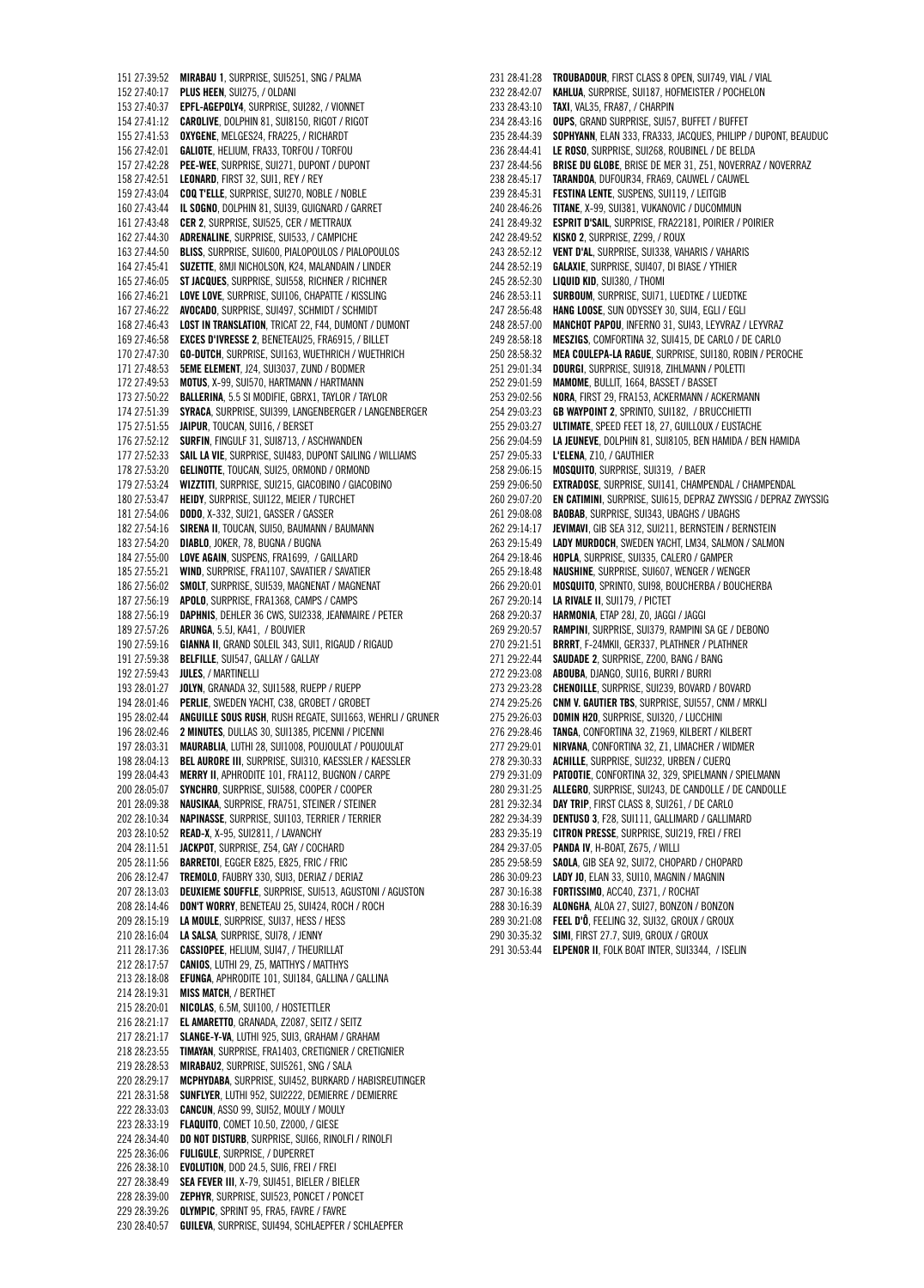## **Bol d'Or Rolex 2005, résultats par classe**

|                                 | PI. Temps                  | Nom bateau, type, voile, propriétaire / barreur                                                       |  |  |
|---------------------------------|----------------------------|-------------------------------------------------------------------------------------------------------|--|--|
|                                 | <b>Classe ACVL: 1</b>      | fanion: blanc                                                                                         |  |  |
| 1                               | 20:56:37                   | OYSTER, PSAROS 40, SUI300, DELAYE / DELAYE                                                            |  |  |
| 2                               | 20:59:52                   | <b>TILT, PSAROS 40, SUI200, FIRMENICH / SCHNEITER/FIRM.</b>                                           |  |  |
| 3                               | 21:06:33                   | DA CAPO, PSAROS 40, SUI400, PSAROFAGIS / HEMMETER                                                     |  |  |
| 4                               | 21:23:14                   | SYZ & CO, PSAROS 40, SUI100, PSAROFAGIS / PSAROFAGIS                                                  |  |  |
| 5                               | 21:36:05                   | <b>TAILLEVENT II, ACC60, SUI1, ENGEL / ENGEL</b>                                                      |  |  |
| 6                               | 21:43:40                   | FRENCH CONNECTION, PROTO, FRA2001, CONNECTION / VULLIEZ/BATAL                                         |  |  |
| 7                               | 21:44:50                   | <b>FULL SPEED CREYF'S, RICHARDS 36, FRA666, GASPARINI / GASPARINI</b>                                 |  |  |
|                                 |                            |                                                                                                       |  |  |
|                                 | Classe ACVL: 2             | fanion: rouge                                                                                         |  |  |
| 1                               | 21:44:32                   | <b>MISS TFY, SUI6666, / VALITON</b>                                                                   |  |  |
| 2                               | 21:54:52                   | PERCHETTE, LUTHI 34, SUI34, PATRY / PATRY                                                             |  |  |
| 3                               | 21:56:17                   | <b>CORNALINE</b> , PROTO, SUI1, DELLA CASA / DELLA CASA                                               |  |  |
| 4                               | 22:01:26                   | <b>BON PERE, TIOLU, SUI3, CLOCHE / CLOCHE</b>                                                         |  |  |
| 5                               | 22:04:13                   | GUAPA-TBS, LUTHI 39, SUI1, / MEYER                                                                    |  |  |
| 6                               | 22:06:20                   | <b>BODY &amp; SOUL, LUTHI 1150 RACER, SUI22, MONTAVON / BOTTGE</b>                                    |  |  |
| 7                               | 22:16:28                   | KICKASS'O, ASSO 99, EUR99, FRATTINI / SYFRIG                                                          |  |  |
| 8                               | 22:18:52                   | YEMANJA, LUTHI 33, SUI2, VAN LEEUWEN / BAAS                                                           |  |  |
| 9                               | 22:28:52                   | <b>BUSE, PROTOTYPE 37, SUI58, DE MARIGNAC / DE MARIGNAC</b>                                           |  |  |
|                                 | 10 22:32:20                | <b>UNANIMUS, LUTHI 33, SUI2001, DEMOLE / BORDIER</b>                                                  |  |  |
| 11                              | 22:46:48                   | FLASH, TOPAZE, SUI2000, GAY / GAY                                                                     |  |  |
| 12                              | 22:57:36                   | <b>METEORITE-HP, MODULO 105, SUI17701, BUHOLZER / PARIDANT</b>                                        |  |  |
| 13                              | 23:00:28                   | <b>CDRC</b> , SUI108, / NAIMI                                                                         |  |  |
|                                 | 14 23:02:27                | SIMPLE, CHAPS 30, SUI3, SWISS A S TEAM / HAEGY                                                        |  |  |
|                                 | 15 23:03:32                | RADOST, TBOAT T830, CZE1, SEZNAM.CZ / HAJEK                                                           |  |  |
| 16                              | 23:13:00                   | SAVAVITE, PROTO, SUI77, PLUMETTAZ / MOLLIET                                                           |  |  |
| 17                              | 23:16:36                   | AQUANAUTIC, TOUCAN, SUI82, MUNIER / MUNIER                                                            |  |  |
|                                 | 18 23:19:31                | <b>BALTIC, SUI4, TANARI / TANARI</b>                                                                  |  |  |
|                                 | 19 23:36:31                | <b>BALOO, TOUCAN, SUI9, DE LASTELLE / BARTHELEMY</b>                                                  |  |  |
|                                 | 20 24:18:55                | ATALANTE, TOUCAN, SUI54, NAVILLE / NAVILLE                                                            |  |  |
| 21                              | 24:22:53                   | EMOTIONS, LUTHI 952, SUI2952, ZANARELLI / ZANARELLI                                                   |  |  |
| 22                              | 24:43:28                   | <b>HENRI LLOYD, ASSO 99, SUI135, LAZZARI / LAZZARI</b>                                                |  |  |
| 23                              | 24:45:06                   | TCHAÏKA, TOUCAN, SUI44, VIAZEMSKY / VIAZEMSKY                                                         |  |  |
| 25                              | 24 25:00:08                | <b>BELOTTI, MYSPHI 47, SUI1012, FERT / FERT</b><br><b>EXPONENTIEL, TOUCAN, SUI69, PAQUET / PAQUET</b> |  |  |
| 26                              | 25:08:07<br>25:10:15       | SAMAOUI IV, TOUCAN, SUI63, GIRARDET / GIRARDET                                                        |  |  |
| 27                              | 25:11:37                   | <b>MELAMPO, TOUCAN, SUI10, PRE AUX MOINES / BANZET</b>                                                |  |  |
| 28                              | 25:17:50                   | <b>AQUARIUS</b> , TOUCAN, SUI76, BORDIER / MICHEL                                                     |  |  |
| 29                              | 25:27:11                   | <b>QUATUOR, TOUCAN, SUI61, OESCH / OESCH</b>                                                          |  |  |
|                                 | 30 25:52:57                | <b>WAROG, TOUCAN, Z20, GOUZER-IRLE / GOUZER</b>                                                       |  |  |
| 31                              | 26:53:23                   | <b>MEAN MACHINE, GIL 8.70, F128, TURLIER / TURLIER</b>                                                |  |  |
|                                 | 32 27:08:10                | VOIE7.CH, ASSO 99, SUI87, VOIE7.CH / AMREIN                                                           |  |  |
| 33                              | 27:09:49                   | SIMPLET, OPEN 7.50, FRA1, DUBOIS / DUBOIS                                                             |  |  |
|                                 | 34 27:33:01                | <b>BUCENTAURE, TOUCAN, SUI70, THELIN / THELIN</b>                                                     |  |  |
|                                 | 35 27:54:16                | SIRENA II, TOUCAN, SUI50, BAUMANN / BAUMANN                                                           |  |  |
|                                 |                            |                                                                                                       |  |  |
|                                 | Classe ACVL: 3<br>22:42:03 | fanion: vert<br>PASSETOUGRAIN V, TOUCAN, SUI46, BUGNON / BUGNON                                       |  |  |
| 1<br>2                          |                            | MARINE-ELECTRONIC, SUI952, / VULLIEZ                                                                  |  |  |
| 3                               | 23:00:58<br>23:09:34       | IKI, LUTHI 990, SUI990, BALS / BALS                                                                   |  |  |
| 4                               | 24:16:09                   | NENUPHAR, FIRST CLASS 10, SUI3313, REBEAUD / REBEAUD                                                  |  |  |
| 5                               | 24:56:10                   | EXPSAROS, TOUCAN, SUI21, GETAZ / GETAZ                                                                |  |  |
| 6                               | 25:03:51                   | <b>MAGICOPAPACARLO, FRERS 32, SUI2000, PEDRAZZINI / PEDRAZZINI</b>                                    |  |  |
| 7                               | 25:06:33                   | NEUF-TROIS, MODULO 93, FRA93, CHAPUY / CHAPUY                                                         |  |  |
| 8                               | 25:09:04                   | SALUBIDO, TETRAS, FRA60, MEYENET / MEYNET                                                             |  |  |
| 9                               | 25:16:45                   | LE TRANSAT, TOUCAN, Z8, FISCHER / FISCHER                                                             |  |  |
|                                 | 10 25:34:35                | ZEPHYROS, TOUCAN, Z72, POURNARAS / POURNARAS                                                          |  |  |
|                                 | 11 25:42:19                | JAVA BLEUE, LAGO 950 RACING, FRA41, MAITRE/BERNAULT / BERNAULT                                        |  |  |
|                                 | 12 25:54:45                | PISHY 2, BRENTA 38, SUI3, STENBOLT / STENBOLT                                                         |  |  |
|                                 | 13 26:09:06                | GAMOLINIUM, LUTHI 38, SUI2, DE MARIGNAC / DE MARIGNAC                                                 |  |  |
|                                 | 14 27:05:51                | <b>NEOPROTEUS,</b> CR 950, SUI8, / GEISER                                                             |  |  |
|                                 | 15 27:28:48                | ALINGHI 2, X-119, SUI23, BERTARELLI / MUNAFO                                                          |  |  |
|                                 | 16 27:36:04                | DERNIERE MINUTE, LUTHI 990, SUI8890, / LAURENT                                                        |  |  |
|                                 | 17 27:53:20                | GELINOTTE, TOUCAN, SUI25, ORMOND / ORMOND                                                             |  |  |
|                                 | 18 28:33:03                | <b>CANCUN, ASSO 99, SUI52, MOULY / MOULY</b>                                                          |  |  |
|                                 | 19 28:39:26                | OLYMPIC, SPRINT 95, FRA5, FAVRE / FAVRE                                                               |  |  |
|                                 | 20 30:53:44                | ELPENOR II, FOLK BOAT INTER, SUI3344, / ISELIN                                                        |  |  |
| Classe ACVL: 4<br>fanion: jaune |                            |                                                                                                       |  |  |
| 1                               | 22:41:48                   | TIX WAY, GRAND SURPRISE, FRA1, RAPHOZ / RAPHOZ                                                        |  |  |
| 2                               | 22:59:31                   | <b>MAGIC KARMA, ESSE 8.50, FRA14, MARCHETTA / MARCHETTA</b>                                           |  |  |
| 3                               | 23:22:56                   | LITTLE NEMO 2, GRAND SURPRISE, SUI102, BETTENS / BORTER                                               |  |  |

4 23:36:03 **LE TIOLU**, TIOLU, SUI1058, LIER / LIER 5 25:00:21 **TAKATA**, GRAND SURPRISE, SUI29, JUTZI / JUTZI

| 6        | 25:01:22                   | ORIGINAL BLACK RACE, GRAND SURPRISE, SUI131, BRASEY / BRASEY                                                      |
|----------|----------------------------|-------------------------------------------------------------------------------------------------------------------|
| 7        | 25:13:03                   | MUSCADET 7, GRAND SURPRISE, SUI76, / BRICHET                                                                      |
| 8        | 25:49:18                   | <b>SMAC, DIVA 39, SUI141, IMBERT / IMBERT</b>                                                                     |
| 9        | 25:55:23                   | DEEP BLUE, X-99, SUI54, VAUCHER / VAUCHER                                                                         |
| 10       | 25:58:46                   | AUDIO CONCEPT, GRAND SURPRISE, SUI107, FORNALLAZ / FORNALLAZ                                                      |
| 11       | 26:14:57                   | OLYMPIC, MUMM 30, SUI304, ERI BANCAIRE / DEBIASE                                                                  |
| 12<br>13 | 27:01:13<br>27:02:47       | APSARA, GRAND SURPRISE, SUI46, DE HALLER / CATTANEO<br>LA MAISON ROUGE, GRAND SURPRISE, SUI166, MINO / MINO       |
| 14       | 27:02:49                   | <b>PASSETOUGRAIN 6, GRAND SURPRISE, SUI55, DEVAUD / DEVAUD</b>                                                    |
| 15       | 27:05:04                   | THIRSTY THREE, GRAND SURPRISE, FRA33, BARTOLINI / BONDOT                                                          |
| 16       | 27:06:43                   | JACKIE BLUE, GRAND SURPRISE, SUI68, MACH / MACH                                                                   |
| 17       | 27:06:44                   | <b>TWISTER, GRAND SURPRISE, SUI38, DERYNG / DERYNG</b>                                                            |
| 18       | 27:06:47                   | ZYGOMATIK, GRAND SURPRISE, SUI53, CLARENCE / BROTHERS                                                             |
| 19       | 27:09:09                   | PELAGIE, GRAND SURPRISE, SUI82, PERRIN / COLOMB                                                                   |
| 20       | 27:09:17                   | ISIS, GRAND SURPRISE, SUI70, HUBER / HUBER                                                                        |
| 21       | 27:09:56                   | JEU DU VENT, MUMM 30, SUI302, CLERC / CLERC                                                                       |
| 22       | 27:10:23                   | <b>COMPLICE, GRAND SURPRISE, FRA36, MAGNIN / MAGNIN</b>                                                           |
| 23       | 27:16:37                   | GRYFFINDOR, GRAND SURPRISE, SUI42, AEPPLI / AEPPLI                                                                |
| 24       | 27:19:15                   | NEXUS, GRANDE SURPRISE, SUI143, / HUTTMAN                                                                         |
| 25       | 27:21:13                   | <b>HIP HOP, GRAND SURPRISE, SUI175, / AUBRY</b>                                                                   |
| 26       | 27:22:17                   | <b>MORPHO, GRAND SURPRISE, FRA10, MECHELANY / MECHELANY</b>                                                       |
| 27       | 27:25:00                   | <b>WAHOO, GRAND SURPRISE, SUI3, ANDREY FAVRE / ANDREY FAVRE</b><br>SEE YOU LATER, X-99, SUI1, KISTENMAKER / BOSMA |
| 28       | 27:27:43<br>27:28:35       |                                                                                                                   |
| 29<br>30 | 27:28:43                   | DAIMOND, X-99, SUI2911, QUIBLIER / POTTERAT<br><b>TIPSY ONE, GRAND SURPRISE, FRA174, FAVRE / FAVRE</b>            |
| 31       | 27:29:49                   | DIDISTEAM TOO, DOD 30, ITA14372, DIDSHEIM / DIDSHEIM                                                              |
| 32       | 27:31:45                   | CAPOVENTO, DOLPHIN 81, SUI69, / BEAUD                                                                             |
| 33       | 27:34:46                   | MELLIFICA, SPRINT 108, SUI25, DALPHIN / DALPHIN                                                                   |
| 34       | 27:36:50                   | TITAN, X-99, SUI452, GIVEL / GIVEL                                                                                |
| 35       | 27:41:53                   | OXYGENE, MELGES24, FRA225, / RICHARDT                                                                             |
| 36       | 27:49:53                   | MOTUS, X-99, SUI570, HARTMANN / HARTMANN                                                                          |
| 37       | 27:54:20                   | DIABLO, JOKER, 78, BUGNA / BUGNA                                                                                  |
| 38       | 28:01:46                   | <b>PERLIE, SWEDEN YACHT, C38, GROBET / GROBET</b>                                                                 |
| 39       | 28:43:10                   | TAXI, VAL35, FRA87, / CHARPIN                                                                                     |
|          |                            |                                                                                                                   |
|          | 40 28:43:16                | <b>OUPS, GRAND SURPRISE, SUI57, BUFFET / BUFFET</b>                                                               |
| 41       | 28:45:31                   | <b>FESTINA LENTE, SUSPENS, SUI119, / LEITGIB</b>                                                                  |
| 42       | 28:46:26                   | TITANE, X-99, SUI381, VUKANOVIC / DUCOMMUN                                                                        |
|          |                            |                                                                                                                   |
|          | Classe ACVL: 5             | fanion: bleu                                                                                                      |
| 1<br>2   | 23:05:33<br>25:18:37       | <b>POOPY EXPRESS, PROTO ABC, SUI1525, MILLIQUET / MILLIQUET</b><br>MOONY, LUTHI 33, SUI7, SECRETAN / SECRETAN     |
| 3        | 26:50:32                   | AYAYEMA, MELGES 24, 538, LAMBERT / LAMBERT                                                                        |
| 4        | 26:57:49                   | <b>CROSS SYSTEMS, FIRST 40.7, F581, ARNULF / ARNULF</b>                                                           |
| 5        | 27:15:11                   | PRO YACHTING, BAVARIA, FRA35, / SEGURET                                                                           |
| 6        | 27:23:26                   | NANOOK, JEUDI12, Z1460, GERBER / GERBER                                                                           |
| 7        | 27:23:27                   | ANTHEA, SELECTION 37, SUI71, BIER / BIERI                                                                         |
| 8        | 27:26:12                   | MAYANUS VII, DYNAMIC 35, SUI3827, JANET / JANET                                                                   |
| 9        | 27:29:38                   | <b>PACHA TOO,</b> 747 ONE DESIGN, SUI777, / CHRISTE                                                               |
|          | 10 27:30:58                | GARUDA, DOLPHIN 81, SUI52, / BIERI                                                                                |
| 11       | 27:32:28                   | LA FOULQUE, CHOUCAS, Z9, PFIRTER / PFIRTER                                                                        |
|          | 12 27:32:30                | IRACEMA, DOD 04, SUI4, PREITNER / PREITNER                                                                        |
|          | 13 27:37:22                | MYSTER JINGLES, HELIUM, FRA9465, / CALAS                                                                          |
| 14       | 27:37:58                   | <b>ESSENTIALE, ESSE 8.50, SUI1, BEAUSSE / BEAUSSE</b><br>BELLISA, BANNER 28 RACER, SUI186, GILLIERON / GILLIERON  |
|          | 15 27:39:10<br>16 27:41:12 | CAROLIVE, DOLPHIN 81, SUI8150, RIGOT / RIGOT                                                                      |
| 17       | 27:43:44                   | IL SOGNO, DOLPHIN 81, SUI39, GUIGNARD / GARRET                                                                    |
|          | 18 27:51:55                | JAIPUR, TOUCAN, SUI16, / BERSET                                                                                   |
|          | 19 27:55:00                | LOVE AGAIN, SUSPENS, FRA1699, / GAILLARD                                                                          |
|          | 20 27:56:19                | DAPHNIS, DEHLER 36 CWS, SUI2338, JEANMAIRE / PETER                                                                |
| 21       | 28:02:44                   | <b>ANGUILLE SOUS RUSH</b> , RUSH REGATE, SUI1663, WEHRLI / GRUNER                                                 |
|          | 22 28:10:52                | <b>READ-X, X-95, SUI2811, / LAVANCHY</b>                                                                          |
|          | 23 28:11:56                | <b>BARRETOI, EGGER E825, E825, FRIC / FRIC</b>                                                                    |
|          | 24 28:20:01                | NICOLAS, 6.5M, SUI100, / HOSTETTLER                                                                               |
|          | 25 28:21:17                | SLANGE-Y-VA, LUTHI 925, SUI3, GRAHAM / GRAHAM                                                                     |
|          | 26 28:38:10                | EVOLUTION, DOD 24.5, SUI6, FREI / FREI                                                                            |
| 27       | 28:44:56                   | <b>BRISE DU GLOBE, BRISE DE MER 31, Z51, NOVERRAZ / NOVERRAZ</b>                                                  |
| 28       | 28:57:00                   | MANCHOT PAPOU, INFERNO 31, SUI43, LEYVRAZ / LEYVRAZ                                                               |
|          | 29 29:04:59                | LA JEUNEVE, DOLPHIN 81, SUI8105, BEN HAMIDA / BEN HAMIDA                                                          |

**Classe ACVL: 6 fanion: rose** 1 26:56:53 **NAUTI-LUTRY**, SUPER ARLEQUIN, SUI596, CORTHESY / CORTHESY

2 26:57:55 **MAYER OPTICIENS**, SURPRISE, SUI595, CHATAGNY / CHATAGNY

3 27:06:52 **TEO JAKOB**, SURPRISE, SUI518, CHRSTOPHE / GLAUS

4 27:20:31 **EUPHORIE**, FLORENCE 39, SUI1906, GUGGIARI / GUGGIARI

5 27:28:33 **CER 1**, SURPRISE, SUI524, CER / PLOJOUX

6 27:28:45 **COCAINE**, SURPRISE, SUI360, TOSO / TOSO